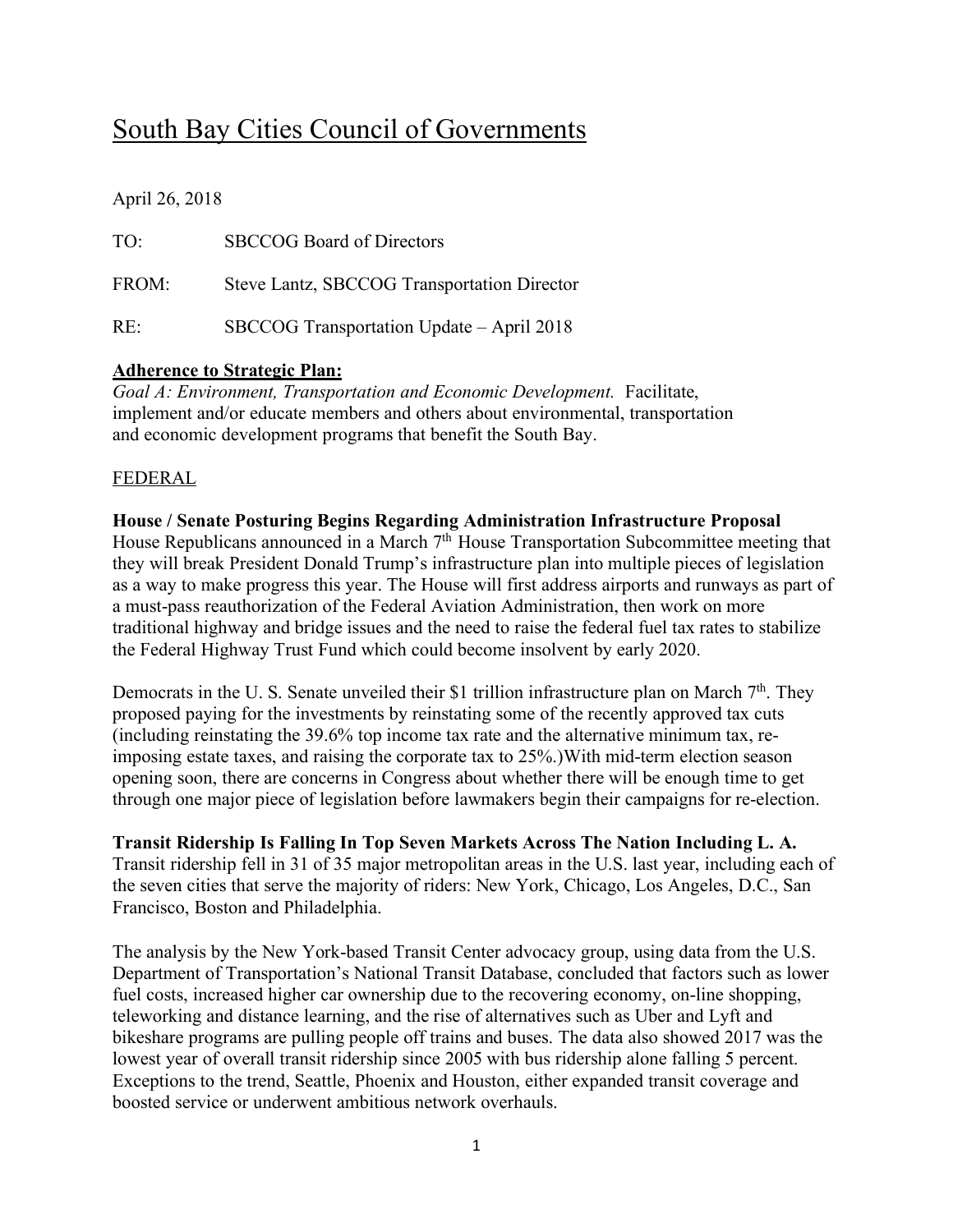Los Angeles-area transit agencies have seen dramatic bus ridership declines since the mid-2000s, with overall bus ridership falling about 30 percent over the course of a decade, according to the TransitCenter analysis. For the first time in more than 20 years, L. A. Metro is undertaking a Next Generation Bus Study to restructure and "right size" its transit services.

#### **Coalition Calls For National Oversight Of Driverless Cars; RAND Projects Lives Saved**

A coalition of organizations across the country is calling on U. S. Transportation Department Secretary Elaine Chao and the National Highway Traffic Safety Administration (NHTSA) to take part in stricter oversight of driverless cars. In a letter signed by more than 25 organizations in early March, the group's leaders criticized the DOT and NHTSA as "detached spectators instead of engaged safety regulators" on autonomous vehicles.

The coalition is urging DOT to: 1) issue minimum performance standards instead of "voluntary guidelines", 2) provide consumers with essential information on the capabilities and limitations of autonomous vehicles, and 3) rigorously enforce current legal mandates for industry to immediately report problems.

The driverless vehicle industry faces a conundrum. Statistical proof that autonomous vehicles significantly reduce the crash and death rate would ease public acceptance of robot-caused injuries and deaths because it's better than the alternative of human drivers. But the only way to accumulate the hundreds of millions of miles of driving experience needed to prove that is to put the cars on the road.

RAND Corporation explored the question: How safe should highly automated vehicles (HAVs) be before they are allowed on the roads for consumer use? RAND compared deploying automated vehicles when their safety performance is 10% with waiting until performance is 75% better than human operated vehicles. They concluded that, in the short term, more lives are cumulatively saved under a more permissive policy (Improve10) than stricter policies requiring greater safety advancements (Improve75 or Improve90). In the near term more than 100,000 lives could be saved. In the long term more than half a million lives could be saved during the long time it would take for the technology to approach perfection.

So far, industry has successfully pushed for less regulation. A bill, known as the AV START Act, would loosen federal regulations for the development of self-driving vehicles and speed up the process for getting them on the road. The bill, which would allow manufacturers to sell up to 100,000 driverless cars a year without hardware such as steering wheels and side mirrors — has been passed by the U.S. House of Representatives. A similar bill is being considered by the Senate. The bill would also take away states' ability to regulate autonomous vehicle systems' performance.

Sen. Dianne Feinstein and several colleagues have tried to put the brakes on the legislation, arguing that it wouldn't do enough to ensure that self-driving cars are no more likely to crash or cause injuries than human-driven cars are.

## STATE

## **State Bill Would Allow Four Congestion Pricing Pilot Projects**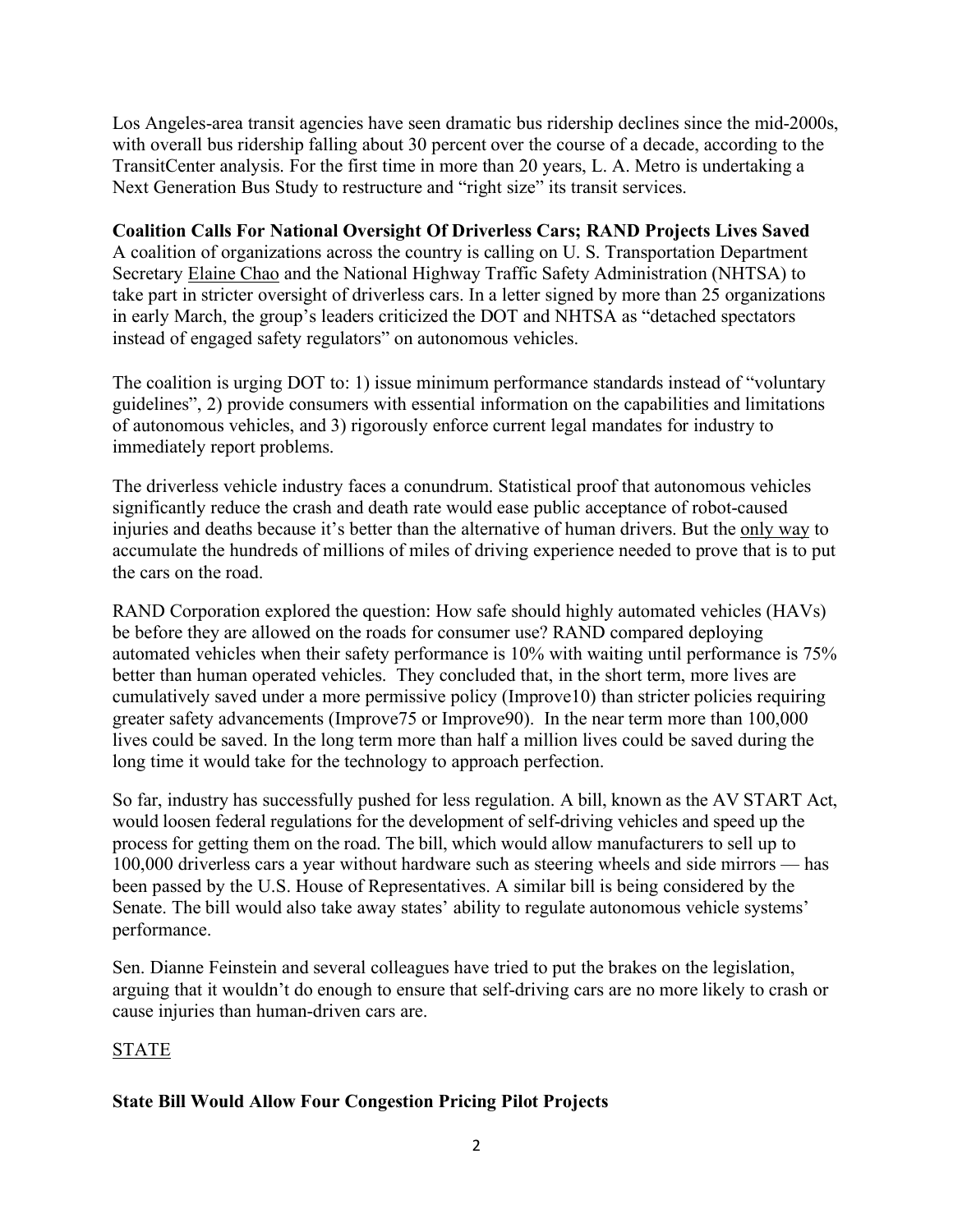Assembly Bill 3059, referred to the Assembly Committee on Transportation on March 12th. would remove statewide legal barriers that prevent local jurisdictions from implementing congestion cordon pricing pilot programs, called "Go Zones," in four unnamed California cities. The bill would enable two pilot projects in Southern California and two in Northern California.

Congestion pricing plans require drivers to pay a toll to enter specific areas, usually a downtown city center or dense urban core. Existing law prohibits local entities from "imposing a tax, permit fee or other charge" in ways that would create congestion pricing programs, according to the bill text.

The local ordinances would not be mandated and local authorities would be free to craft their ordinances to address community concerns. The bill would only ensure that the local regulations specify the duration of the congestion pricing demonstration pilot project and the amount of congestion pricing charges to be imposed.

Response to the bill is already dividing along expected lines, with transportation advocates in support and business groups voicing caution.

#### **Arizona And California Are Competing To Attract Self-Driving Car Tests**

Driverless, fully autonomous Cars may be coming to California and Arizona streets. Close on the approval by the California Office of Administrative Law on February  $26<sup>th</sup>$  to allow fully autonomous vehicles beginning in April, on March 1st the Arizona Governor issued an executive order allowing fully autonomous cars to operate on Arizona public roads with no safety driver.

Uber, General Motors and Intel have been testing self-driving cars with safety drivers on public roads in Arizona since 2015. Waymo even does so with no driver behind the wheel of its robot cars in Arizona.

Partly because Arizona does not require a permit to test autonomous vehicles on their roads, there are already 600 self-driving cars operating on public roads in Arizona; no permits have been requested yet in California.

Uber removed its self-driving cars from public streets on March 19<sup>th</sup> following what is believed to be the first fatality involving a fully autonomous car. An autonomous Uber SUV allegedly struck and killed a 49-year-old as she walked her bicycle across a street in Tempe, Arizona, at night on April 18th. The company has previously removed its autonomous vehicles from onstreet testing during the investigation of accidents related to its autonomous vehicles.

#### REGION

## **Five Metro Green Line Stations to Reopen Six Days Ahead of Schedule**

Metro announced on March 28<sup>th</sup> that five Green Line stations which have been temporarily closed will reopen to the public on April 1<sup>st</sup>, six days ahead of schedule. The stations that reopened are: Aviation/LAX, Mariposa, El Segundo, Douglas and Redondo Beach. During the closure, new switches and other infrastructure were installed that will allow trains to move between the new Crenshaw/LAX Line and the Green Line, and repair work was also done on the Green Line.

#### **Metro / TSA Test Passenger Screening System to Detect Suicide Vests, Weapons**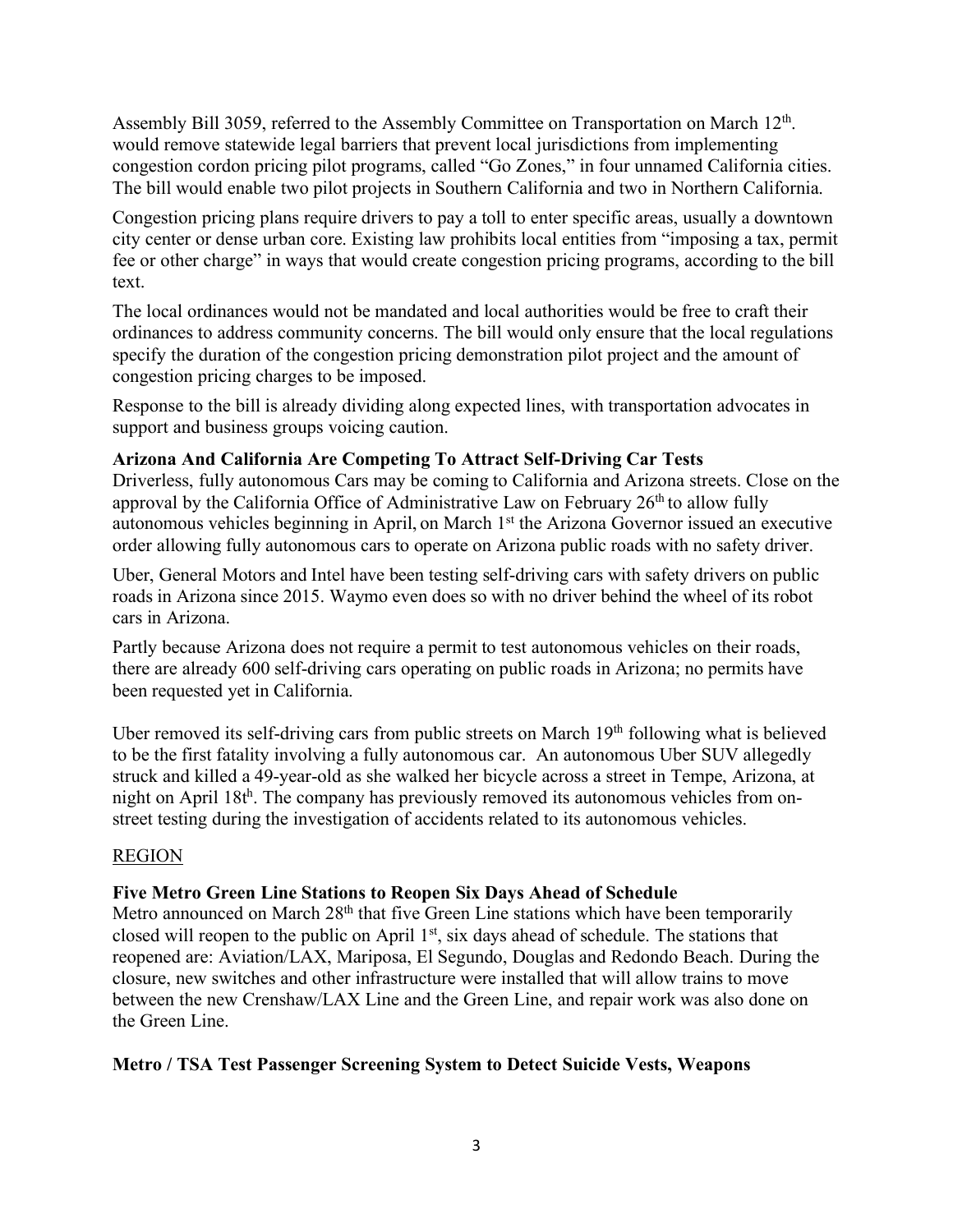Metro riders coming down the escalator into Metro Center station in downtown Los Angeles were scanned on March 6<sup>th</sup> by a new thermal imaging security system designed to detect suicide vests and weapons concealed close to the body.

On a laptop manned by security personnel, an avatar of the passing passenger shows up like a "green ghost" without anatomical details. If the passenger is carrying a concealed item or weapon, the waves are blocked and the corresponding area of the person's body appears black on the avatar. The U.K.-made system, ThruVis TAC, is mobile and can be taken from station to station, allowing for an "element of surprise.

The portable passenger screening system was being tested as part of a partnership between L.A. Metro and the federal Transportation Security Administration. The same system was tested during the previous week by Amtrak at Penn Station in New York City. Metro previously tested two other systems in August and December of last year as part of a pilot program to evaluate security technology.

## **Metro Approves Equity Platform Framework To Guide Its Project Investments**

On March 1<sup>st</sup>, the L. A. Metro Board approved a Metro Equity Platform Framework to help address historic racial and economic inequity of investments, or to improve "Access to opportunity".

There are four components of the Metro Equity Platform Framework:

- **Define and Measure** Metro acknowledges that historically and currently, inequity exists and has been largely defined by race and class – as well as age, gender, disability, and residency. Metro commits to working with historically underserved communities to establish meaningful equity goals.
- **Listen and Learn** Metro establishes forums to engage historically underserved communities, including with community-based organizations. This will include investing in technical capacity for local governments that serve these communities.
- **Focus and Deliver** Metro will incorporate an equity focus in the Long Range Transportation Plan (LRTP). Metro will partner to address issues of gentrification / displacement / affordable housing.
- **Train and Grow** Metro will cultivate top-to-bottom ownership of its equity agenda throughout the agency. This includes internal training and education, including in communications and evaluation methods.

**WeHo Looks To Expedite Installation of Traffic Calming Devices & Work With WAZE** The West Hollywood City Council considered on March 5<sup>th</sup> a proposal to find ways to collaborate with Waze and also to make it easier for the city to install traffic calming measures in multi-family neighborhoods where it is difficult for residents to get signatures on the petitions now required for such installations.

Various neighborhood traffic studies conducted by the city have recommended traffic calming measures such as street lumps or round-a-bouts. However, the city must have approval of at least 51% of a neighborhood's residents to put such measures in place. Residents or neighborhood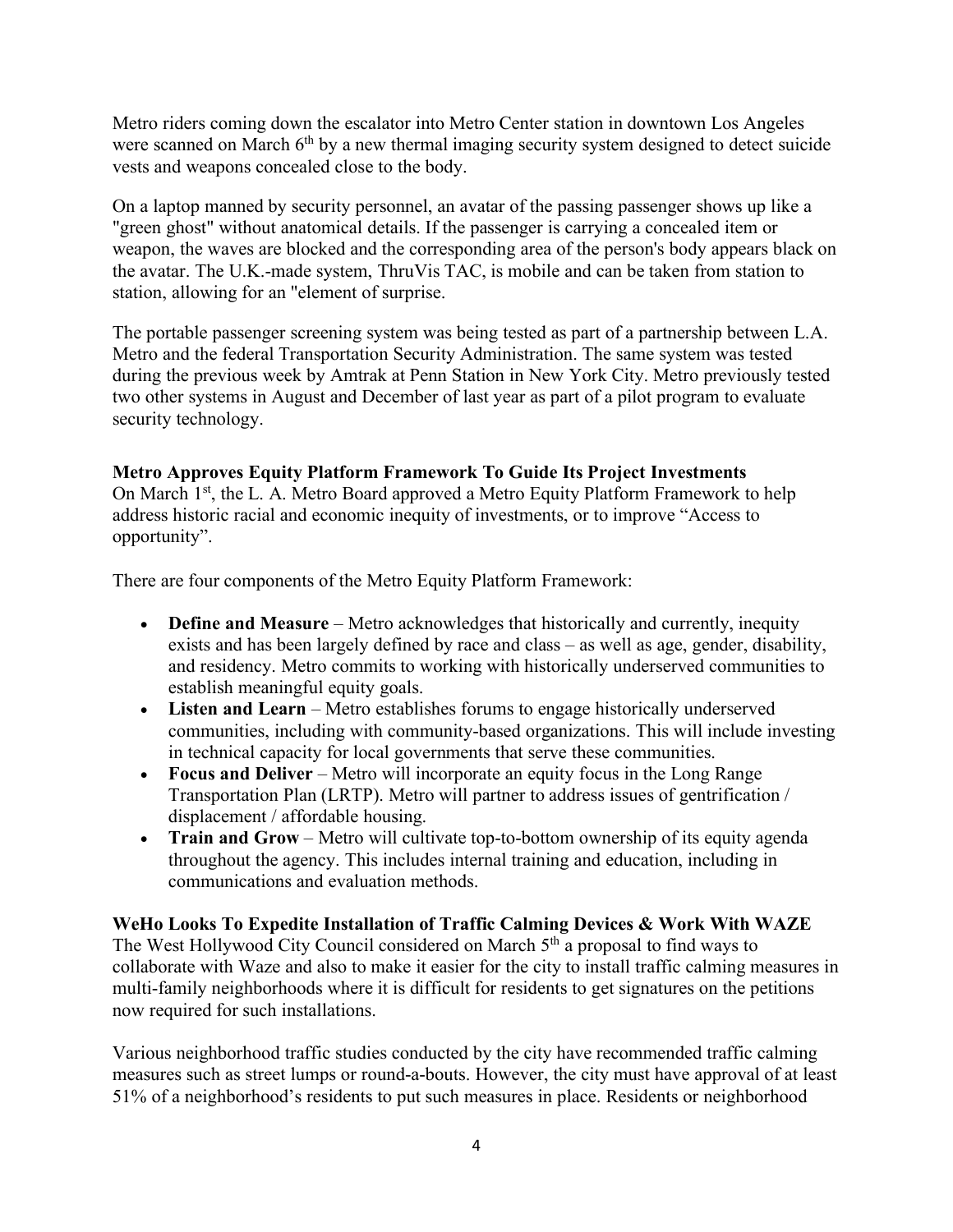groups also can petition City Hall for traffic calming measures, but again they need to collect signatures from 51% of residents. The proposal before the City Council asked that city staffers identify a list of traffic calming measures that could be installed and tested without requiring a petition.

## **TRENDS**

**Citing Low Ridership & Costs, Pasadena May Drop Out Of Metro's Bike Share Program** Pasadena spends about \$120,000 each month operating and maintaining the bike share system, which was launched as a two-year pilot last summer. As of March  $15<sup>th</sup>$ , Pasadena's participation in Metro's bike share program only has enough funding to continue until October, according to a report assembled by Pasadena's Department that concludes "… it is unlikely that continued support for the bike share system in Pasadena can be recommended as fiscally prudent" after the initial city investment is depleted in October.

The report describes how the Pasadena installation of Metro Bike isn't meeting the revenue and ridership expectations officials were presented when they first signed off on the program in late 2016. Metro has yet to secure a systemwide sponsor, bike station advertising has not yet been implemented, and Pasadena's farebox recovery rate—the costs that can be covered by user fares—is just 8%.

In December 2017, the Pasadena part of Metro's bike share system accrued just 0.21 rides per bike per day, among the lowest rate among the bike share areas that also include Downtown, Venice, and Port of LA. According to a Metro report released last month, Metro Bike nets about 0.7 riders per bicycle per day, roughly the same as Oklahoma City's bike share system. Bikes in Washington D.C. and New York's bike share systems, by contrast, respectively see up to 4.5 and 6 rides per day, depending on the season.

Despite the Pasadena experience, Metro is continuing to expand its bike share system throughout Los Angeles County. At a Mid-March meeting of the agency's planning committee, Metro directors signed off on environmental documents related to Phase 3 and Phase 4 of bike share, which would ultimately blanket much of Central Los Angeles with bikes.

**Santa Monica Emergency Ordinance Allows Shared Mobility Devices To Be Impounded** Santa Monica City Council voted on March 6<sup>th</sup> to create an emergency ordinance that allows law enforcement officials to impound any "shared mobility devices" that pose an immediate hazard or obstruct access to public rights-of-way.

The new law targets shared devices like Bird Electric scooters. The company rents from random locations on sidewalks where they have been left by the former renter.

The new ordinance also prohibits offering or displaying a "shared mobility device" from the public right-of-way or public property without City authorization. The ordinance is worded to limit criminal liability on the part of users. Instead, companies that display or offer the scooters for rent would have to pay impound fees and fines for the misdemeanors.